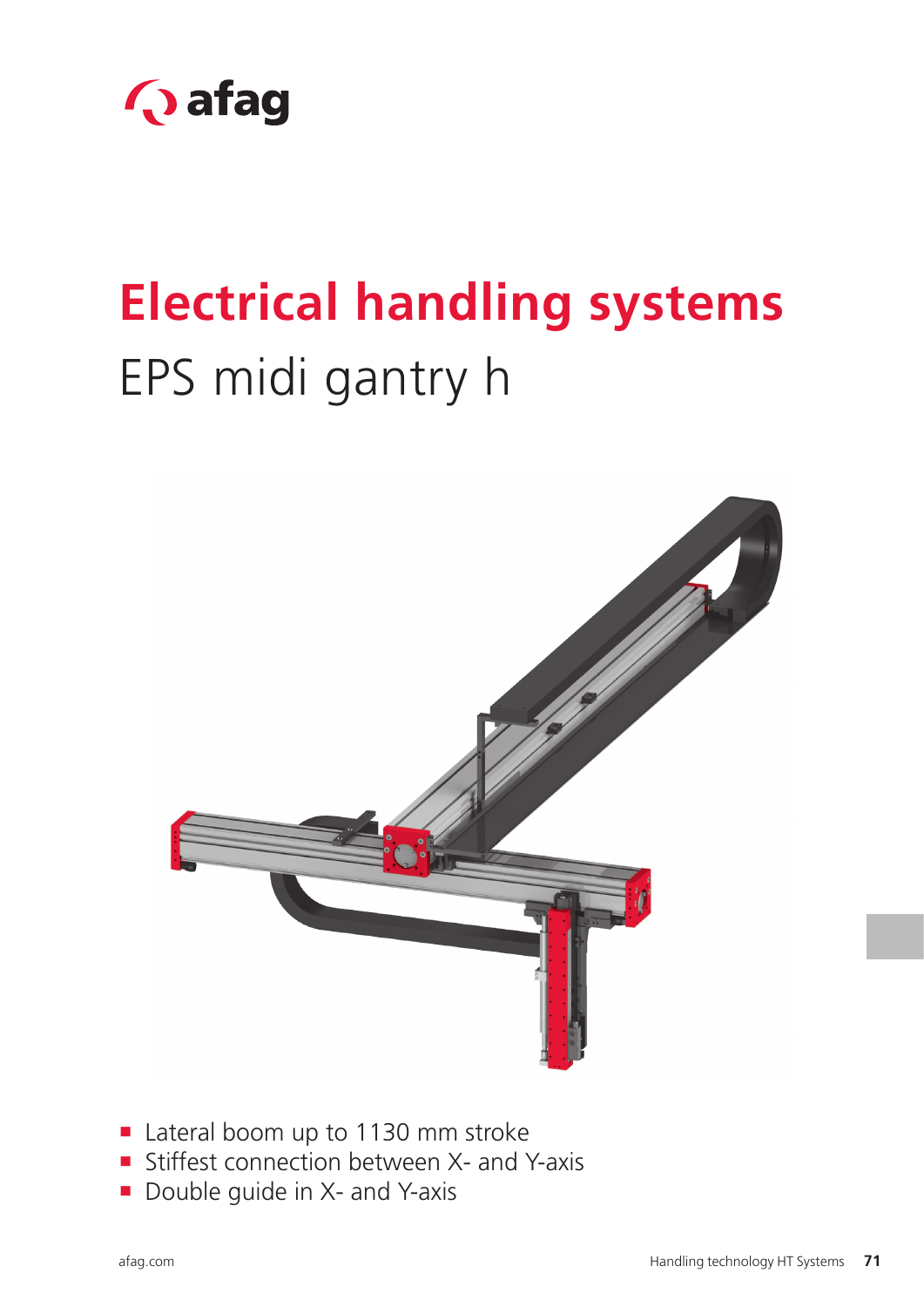# Dimensions **EPS midi gantry h**

| <b>Type</b>    | $\mathsf{A}$ | $\mathsf{C}$ | D     | Æ      |
|----------------|--------------|--------------|-------|--------|
| PDL40-X-D27    | $X + 340$ mm |              | 49 mm | 169 mm |
| PDL40-X-D28    | $X + 370$ mm |              | 64 mm | 182 mm |
| PDL40-X-HP-D27 | $X + 460$ mm |              | 49 mm | 230 mm |
| PDL40-X-HP-D28 | $X + 490$ mm |              | 64 mm | 242 mm |
| PDL30-X-D19    | $X + 270$ mm |              | 40 mm | 134 mm |
| PDL30-X-D20    | $X + 290$ mm |              | 50 mm | 144 mm |
| ES20-50        |              | 192 mm       |       |        |
| ES20-100       |              | 285 mm       |       |        |
| ES20-200       |              | 365 mm       |       |        |
| ES20-300       |              | 495 mm       |       |        |

1 MagSpring

- 2 Path measuring system
- X Stroke of the X-, Y-axis

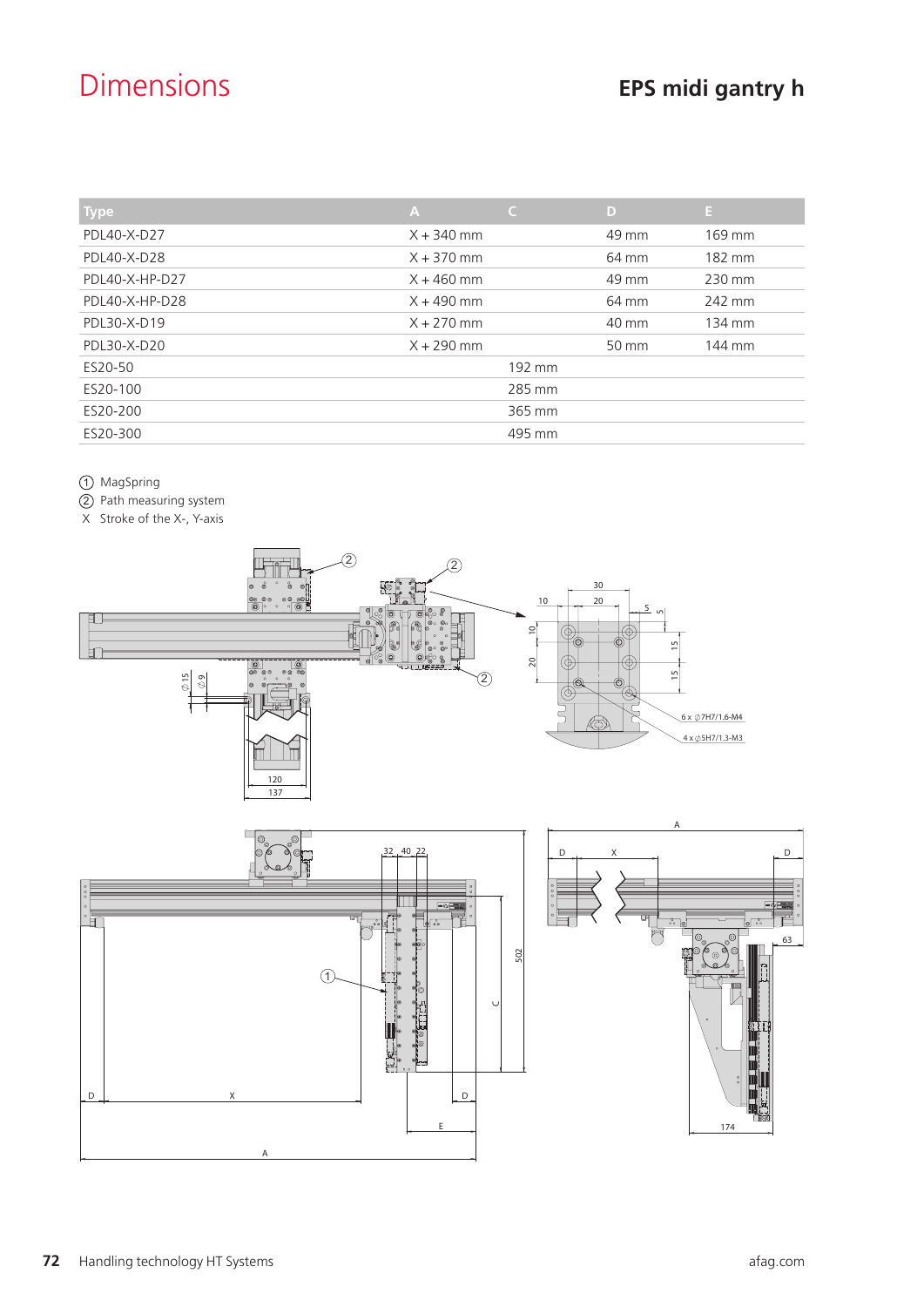## Technical data **EPS midi gantry h**

| EPS midi gantry h                                 |                          |  |
|---------------------------------------------------|--------------------------|--|
| Order number                                      | 50444420                 |  |
| Drive type                                        | electrical, linear motor |  |
| Repeat accuracy                                   | $\pm 0.05$ mm            |  |
| - with external path measuring system $(1 \mu m)$ | $\pm$ 0.02 mm            |  |
| Temperature range                                 | 050 °C                   |  |
| Control block with 5/3, 5/2 or vacuum units       | up to 6 valves           |  |

| <b>Type</b>       | X-axis                                                                                             |                                                                             |
|-------------------|----------------------------------------------------------------------------------------------------|-----------------------------------------------------------------------------|
| Axis              | PDL40                                                                                              | PDL40-HP                                                                    |
| Stroke horizontal | 70, 160, 170, 230, 280,<br>320, 370, 440, 460, 530,<br>580, 670, 880, 1060,<br>1270, 1480, 1660 mm | 160, 200, 250, 320, 340,<br>410, 460, 550, 760, 940,<br>1150, 1360, 1540 mm |
| Maximum speed     | $3 \, \text{m/s}$                                                                                  | $2 \text{ m/s}$                                                             |
| Peak force        | 550 N                                                                                              | 1024 N                                                                      |
| Permanent force   | 145 N                                                                                              | 203 N                                                                       |

| <b>Type</b>       | <b>Y-axis</b>                                                                              |                                                                               |                                                        |
|-------------------|--------------------------------------------------------------------------------------------|-------------------------------------------------------------------------------|--------------------------------------------------------|
| Axis              | PDL30                                                                                      | PDL40                                                                         | PDL40-HP                                               |
| Stroke horizontal | 90, 130, 150, 230, 250,<br>330, 350, 430, 450, 530,<br>550, 630, 650, 730, 930,<br>1130 mm | 70, 160, 170, 230, 280,<br>320, 370, 440, 460, 530,<br>580, 670, 880, 1060 mm | 160, 200, 250, 320, 340, 410,<br>460, 550, 760, 940 mm |
| Maximum speed     | $3.2 \text{ m/s}$                                                                          | $3 \text{ m/s}$                                                               | $2 \text{ m/s}$                                        |
| Peak force        | 255 N                                                                                      | 550N                                                                          | 1024 N                                                 |
| Permanent force   | 51 N                                                                                       | 145 N                                                                         | 203 N                                                  |

| <b>Type</b>     | Z-axis           |                  |                  |                      |
|-----------------|------------------|------------------|------------------|----------------------|
| Axis            | ES <sub>20</sub> | ES <sub>20</sub> | ES <sub>20</sub> | ES <sub>20</sub>     |
| Stroke vertical | 50 mm            | 100 mm           | 200 mm           | 300 mm               |
| Maximum speed   | $6.8$ m/s        | $4.8$ m/s        | $4.8$ m/s        | $4.8 \,\mathrm{m/s}$ |
| Peak force      | 67 N             | 137 N            | 137 N            | 137 N                |
| Permanent force | 15 N             | 31 N             | 31 N             | 31 N                 |

#### **Included in the delivery \***

- 2x Ø 5h6 Centring sleeves
- 2x Ø 7h6 Centring sleeves
- **MagSpring or compensation spring**
- Hose or drag chain
- **Motor cable**
- Completely wired
- Controller parametrised
- Gantry bracing
- Attachment blocs
- \* Deviations possible depending on installed peripherals

### **Accessories**

- (Catalogue HT accessories)
- Valve block
- **Clamping element**
- (Catalogue HT components linear)
- Path measuring system
- (Catalog HT components gripping/rotating)
- Rotary module
- Gripper module

Warranty: 24 months following commissioning, but a maximum of 27 months following delivery